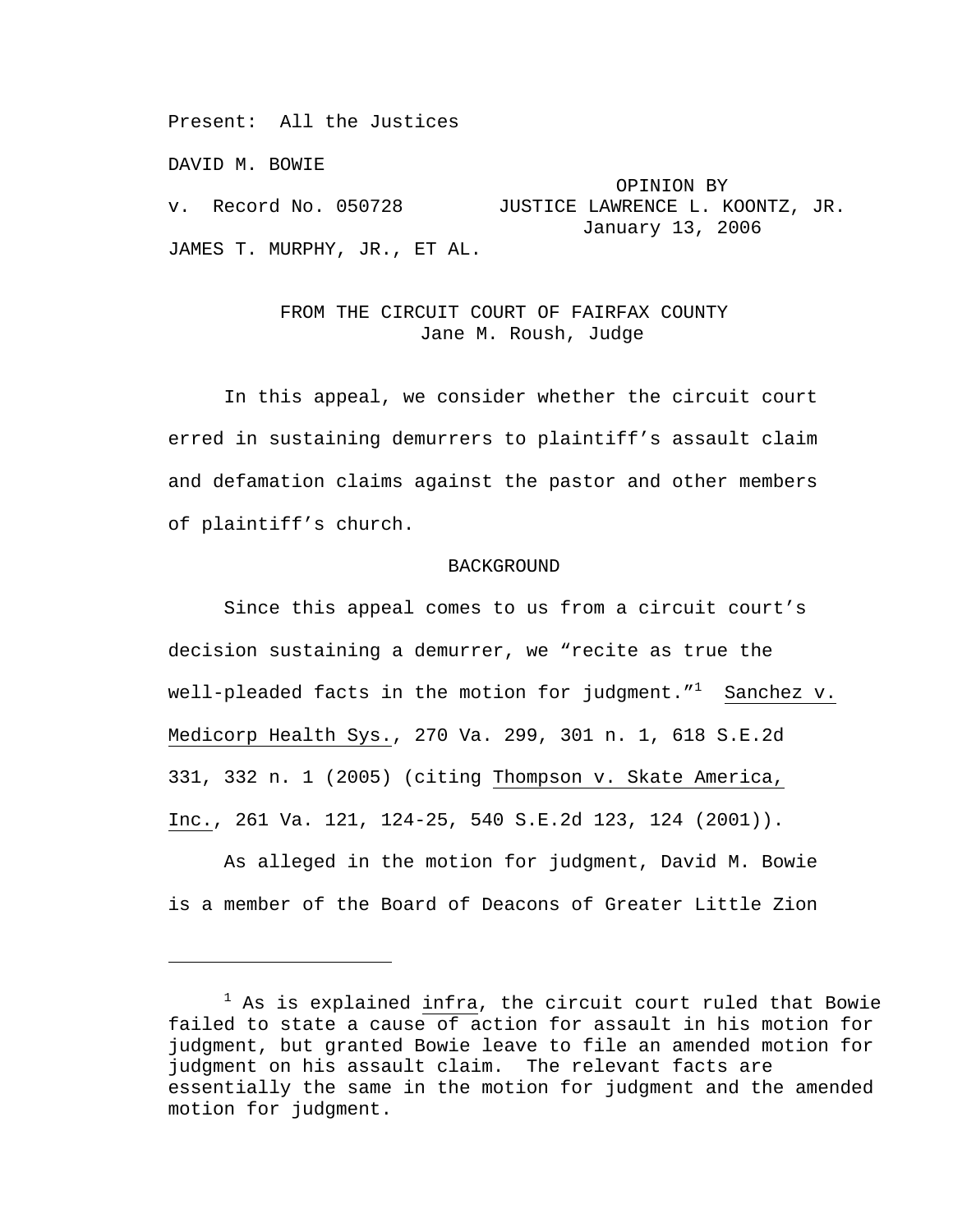Baptist Church (the Church), a congregational church located in Fairfax County. James T. Murphy, Jr. became pastor of the Church in 1990. The Church experienced "divisiveness and strife" under Murphy's leadership. Ultimately, in 2003, the strife became so pervasive that members of the congregation, in accordance with the Church constitution, petitioned the Board of Deacons for the removal of Murphy as pastor.

 Upon receiving the petition, the Board of Deacons sent a letter to the congregation on June 6, 2003 informing the church members that a vote on whether to retain Murphy as pastor would take place on June 21, 2003. The vote took place at the Church as scheduled. Supporters of Murphy, including Audrey Thornton, attended the meeting to disrupt, intimidate, harass, and coerce congregation members who were trying to vote. Thornton brought two of her children to help her disrupt the vote, and she used Church computers and printers to produce placards and posters reflecting her support of Murphy. Thornton's children placed the placards around the designated voting area while Thornton was in an upstairs area. When members of the Board of Deacons removed the placards, Thornton's daughter went to the upstairs area and informed Thornton, who became "enraged."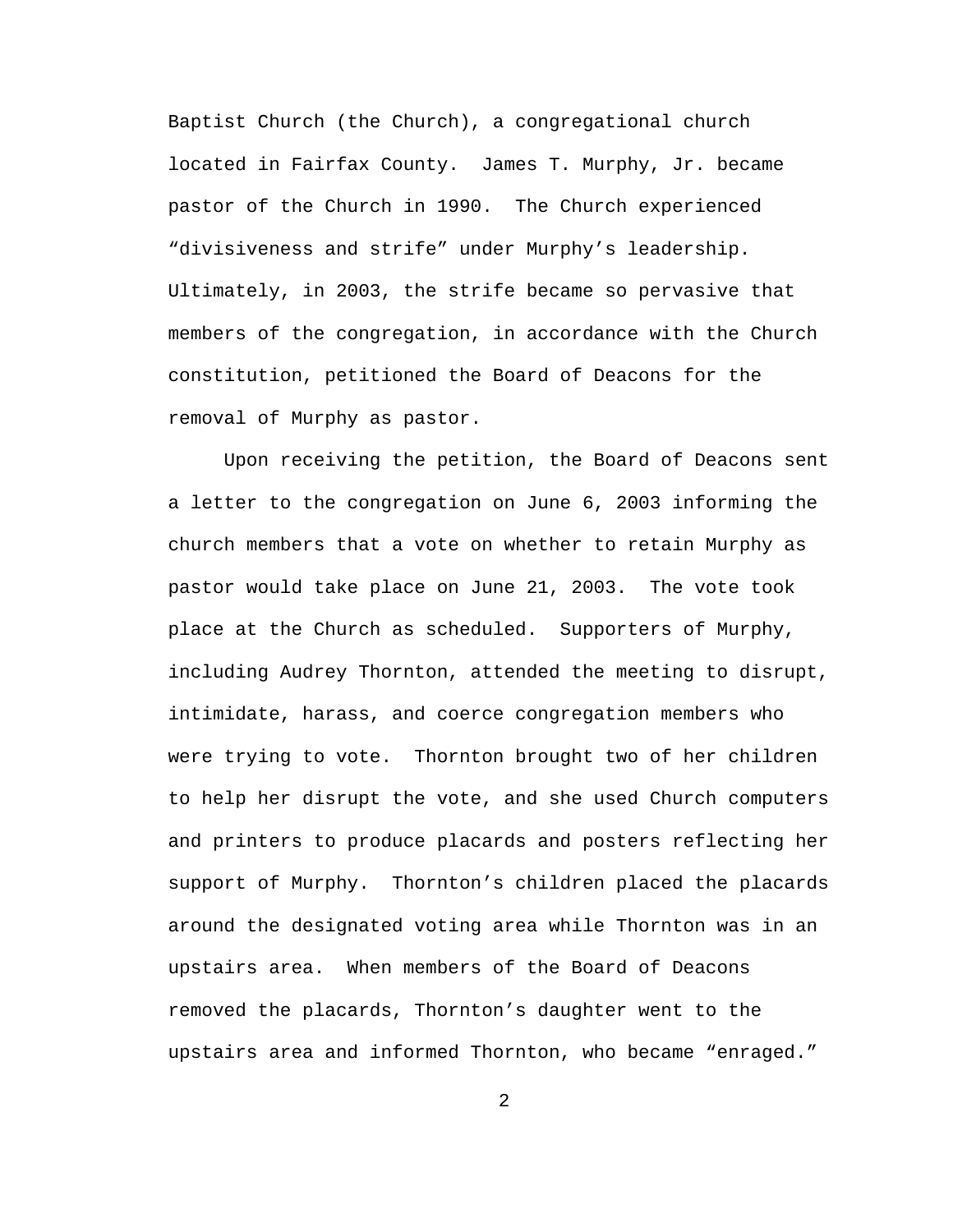At this time, Bowie and another Deacon were standing at the base of some steps directly adjacent to the voting area. Thornton, displaying an "extraordinary and visibly angry look on her face," charged down the stairs past Bowie and the other Deacon, both of whom had been assigned to provide security to the voting area. Thornton, carrying a large camera in her right hand, forcefully opened the door to the voting area. The door automatically closed behind her. Bowie observed bright flashes of light and opened the door. Once inside the voting area, Bowie saw Thornton taking pictures and writing down the names of poll workers, voters, and staffers.

 Bowie approached Thornton, who had her back to Bowie, and asked Thornton what she was doing. However, apparently due to noise in the room, Thornton did not hear Bowie. Bowie then "gently touched the right shoulder of Thornton in order to gain her attention and again called her by name." Thornton looked back over her right shoulder, realized it was Bowie, and cursed him. Thornton then attempted to strike Bowie with the camera she held in her right hand.

 In order to protect himself from being struck, Bowie grasped Thornton's right wrist. Thornton "violently pushed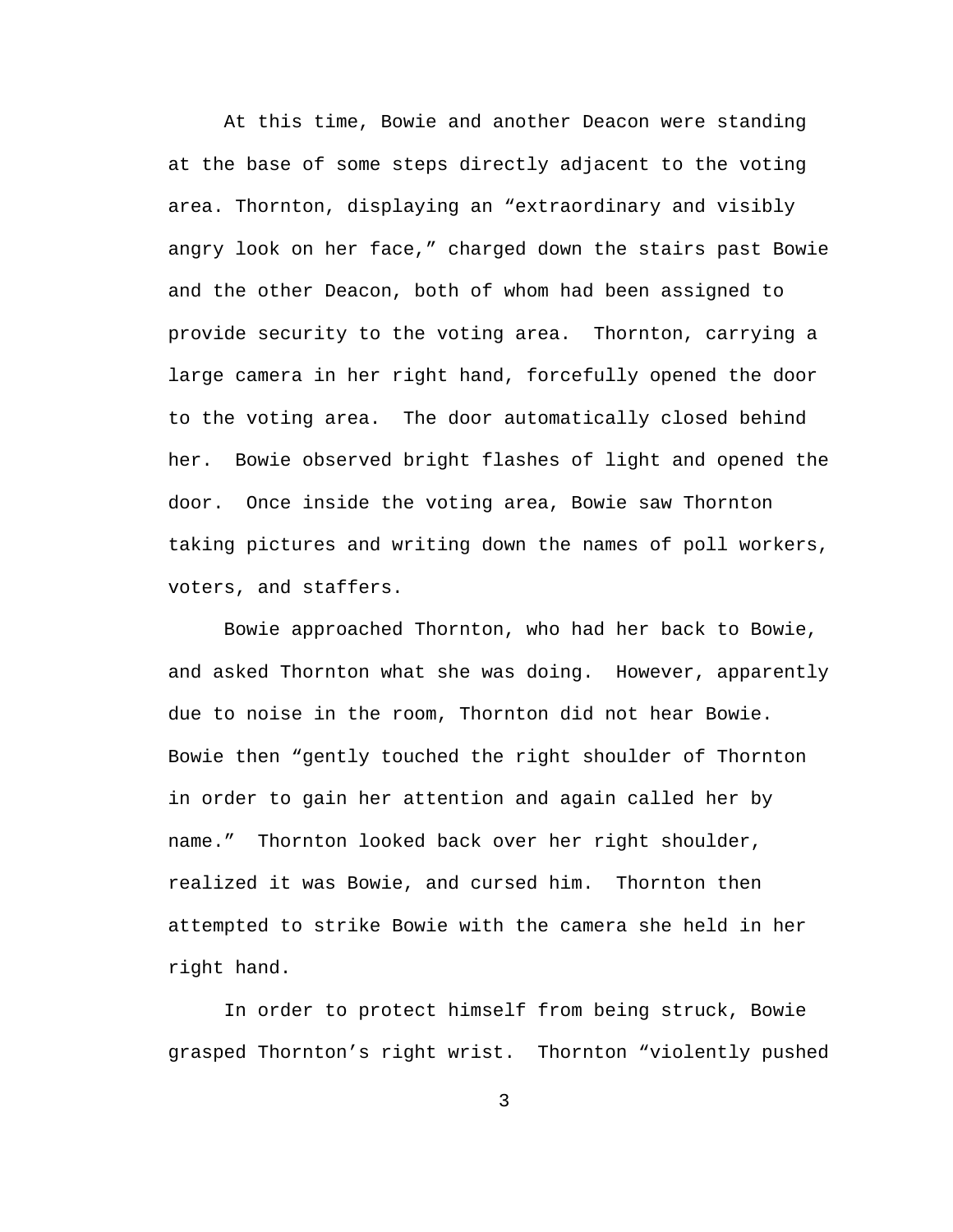back and forth" to free her wrist, which caused Bowie to take several steps backward into a hallway. In the hallway, Bowie released Thornton's wrist and verbally tried to calm her. Upon her release, Thornton put the camera in her left hand and struck Bowie in the chest with her right hand.

 Bowie immediately called the Fairfax County Police Department. Police arrived and took statements from a number of people. Thornton "willfully, falsely, and with malice" told police and Church members, including Murphy, that Bowie had assaulted her. She also solicited others who were not witnesses to the incident to provide false information and statements to the Fairfax County police.

 Thereafter, on July 1, Murphy called a Church meeting while Bowie was on vacation. At the meeting, Murphy told the congregation that Bowie had assaulted Thornton. Murphy also called for a motion to have Bowie dismissed as a deacon and to have Bowie's church membership demoted from "full" status to "watch care." Vivian Pace made the motion based on Bowie's "alleged assault" of Thornton. LaJuanna Russell seconded the motion "on the same basis." On July 10, Murphy sent a letter to the congregation accusing Bowie of assault against Thornton. Subsequently, David Pace and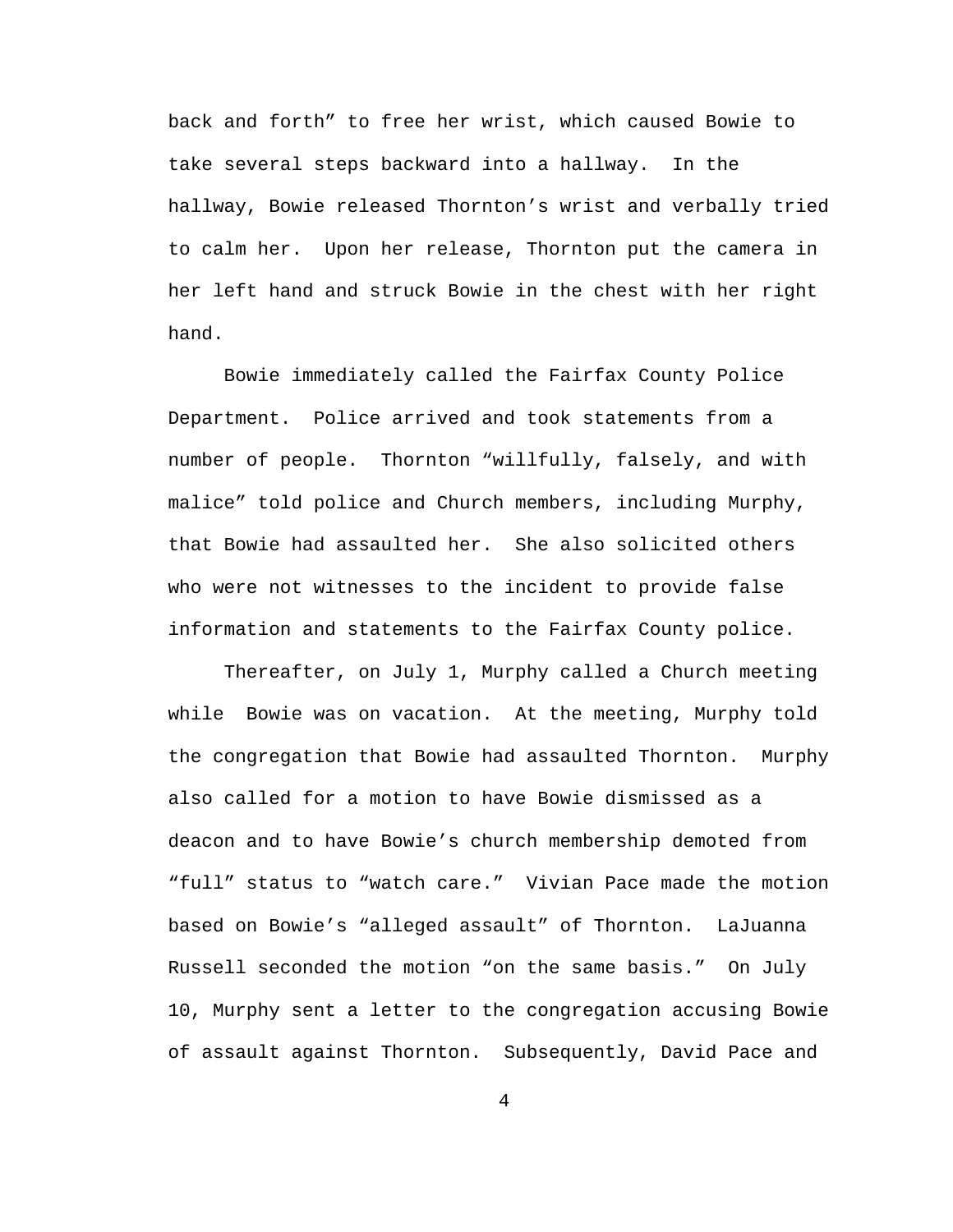Vivian Pace sent e-mails to "numerous" third parties accusing Bowie of assaulting Thornton.

 On June 17, 2004, Bowie filed a motion for judgment in the Circuit Court of Fairfax County against Murphy, Vivian Pace, David Pace, LaJuanna Russell, and Audrey Thornton (collectively, the defendants). The motion for judgment included one count for assault, three counts for defamation, and one count for intentional infliction of emotional distress. $^2$  The assault claim was directed against Thornton for striking Bowie in the chest. $^3$  The defamation claims stemmed exclusively from the defendants' accusations that Bowie assaulted Thornton, which Bowie asserted were made with knowledge of the falsity of the allegation or reckless disregard for the truth.

i

 $^2$  The circuit court subsequently sustained a demurrer to Bowie's intentional infliction of emotional distress claim because Bowie failed to allege that the defendants engaged in conduct sufficient to constitute a cause of action. Bowie does not assign error to this decision. Bowie's motion for judgment also included a claim under the Virginia Computer Crimes Act, Code § 18.2-152.12. However, Bowie later conceded that he had no cause of action under this section. Accordingly, these claims are not at issue in this appeal.

<sup>&</sup>lt;sup>3</sup> Bowie conflated the tort of assault and the tort of battery in his motion for judgment. These are two separate torts. See Koffman v. Garnett, 265 Va. 12, 16, 574 S.E.2d 258, 261 (2003). However, Bowie distinguishes between the two torts in his amended motion for judgment.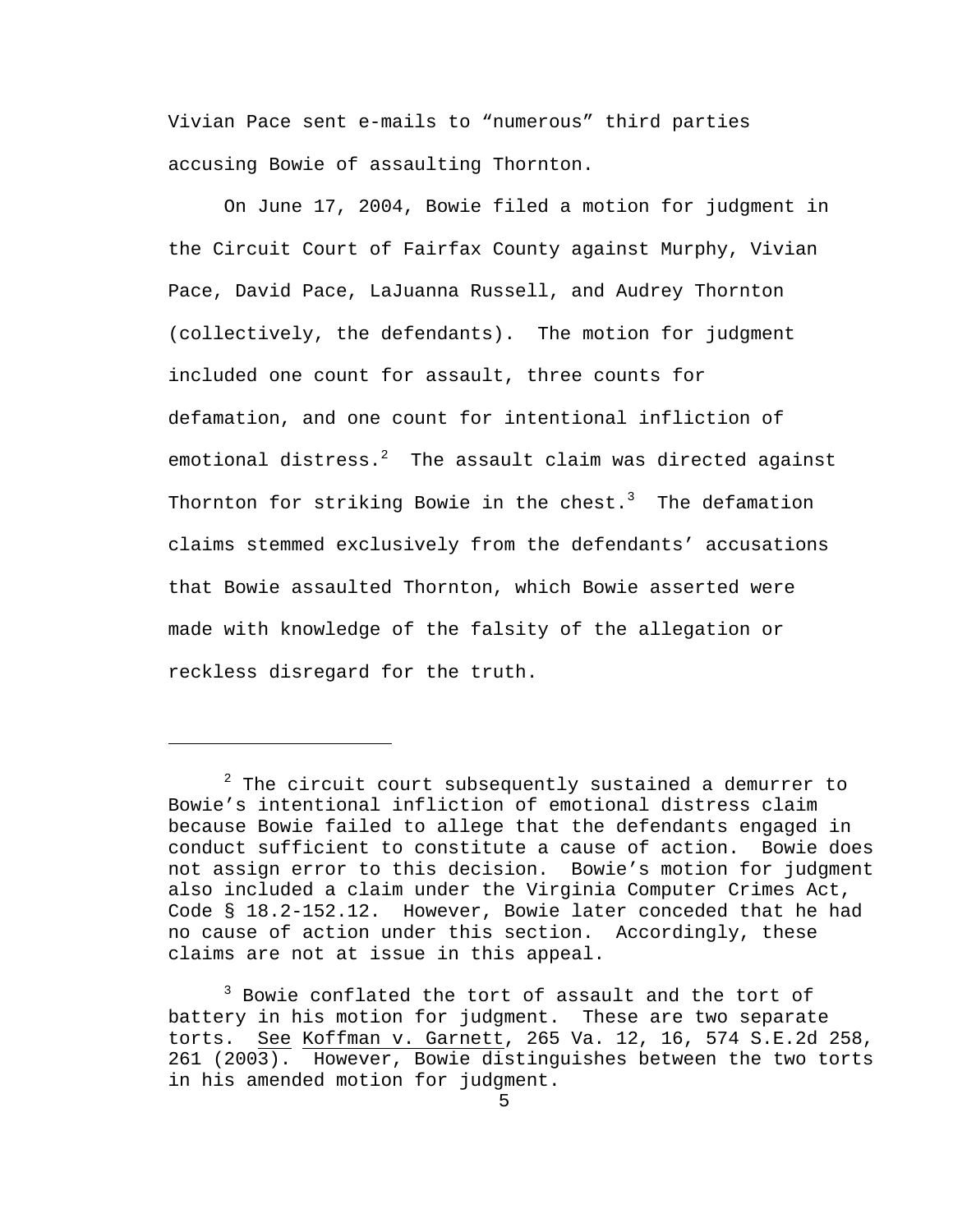The defendants filed a demurrer and special plea in bar asserting that the circuit court did not have subject matter jurisdiction pursuant to Cha v. Korean Presbyterian Church, 262 Va. 604, 610-12, 553 S.E.2d 511, 513-15 (2001), because the allegations of defamation involved matters of church governance and doctrine. The demurrer also asserted that since Bowie initiated contact with Thornton, his assault claim must fail. Additionally, the demurrer asserted that as a consequence of Bowie's initiating contact with Thornton, his claims of defamation must fail as well, because truth is an absolute defense to defamation.

 The circuit court held a hearing on the defendants' demurrer and on a motion filed by Bowie for leave to amend his motion for judgment. By order entered on October 21, 2004, the circuit court sustained the defendants' demurrer on the defamation counts without granting leave to amend. The court reasoned that the defamation counts "clearly fall under the Cha case" because any "defamatory statements . . . were made in connection with the church's business" and, thus, the court did not have subject matter jurisdiction. Bowie objected to the court's order on the defamation counts.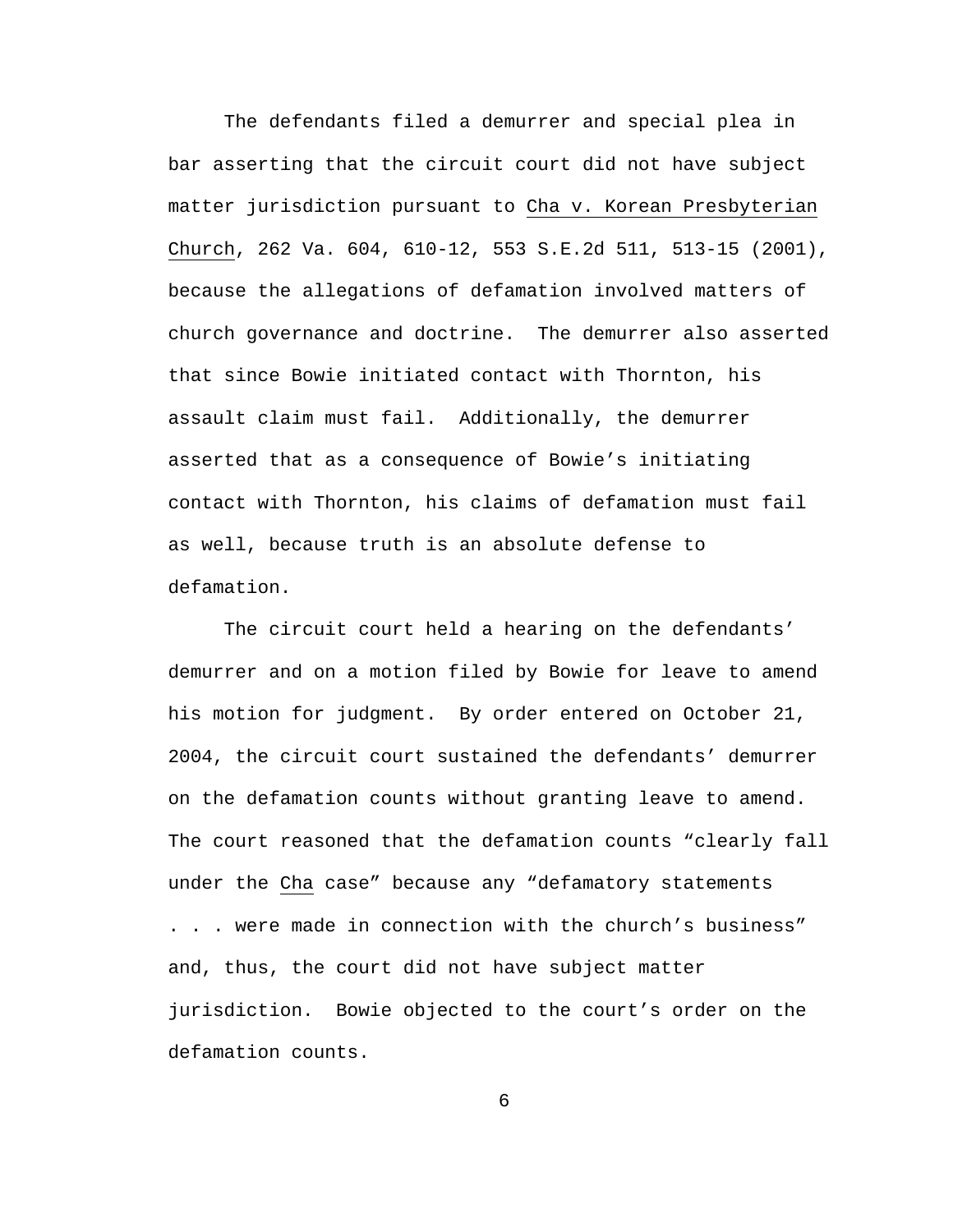The circuit court also sustained the defendants' demurrer to Bowie's assault claim, accepting their assertion that Bowie failed to state a cause of action for assault because he failed to allege a physical injury. The circuit court, however, granted Bowie leave to amend the assault claim within 21 days. Although Bowie did not object to the court's ruling on the assault claim at the hearing or in the court's order, Bowie filed an amended motion for judgment for assault on October 29, 2004.

 In his amended motion for judgment, Bowie alleged that Thornton's attempt to strike him with the camera "placed [Bowie] in reasonable fear of physical injury and as such committed the offense of assault." Bowie also alleged that when Thornton struck him in the chest, it was in a "clear and unlawful attempt to inflict injury upon [Bowie]" and thus Thornton committed an assault. Bowie did not allege in the amended motion for judgment that he suffered physical injury as a result of Thornton's actions, even though failure to plead physical injury was the ground upon which the circuit court had sustained the demurrer to his assault claim in the original motion for judgment. Additionally, Bowie alleged that since Murphy "encouraged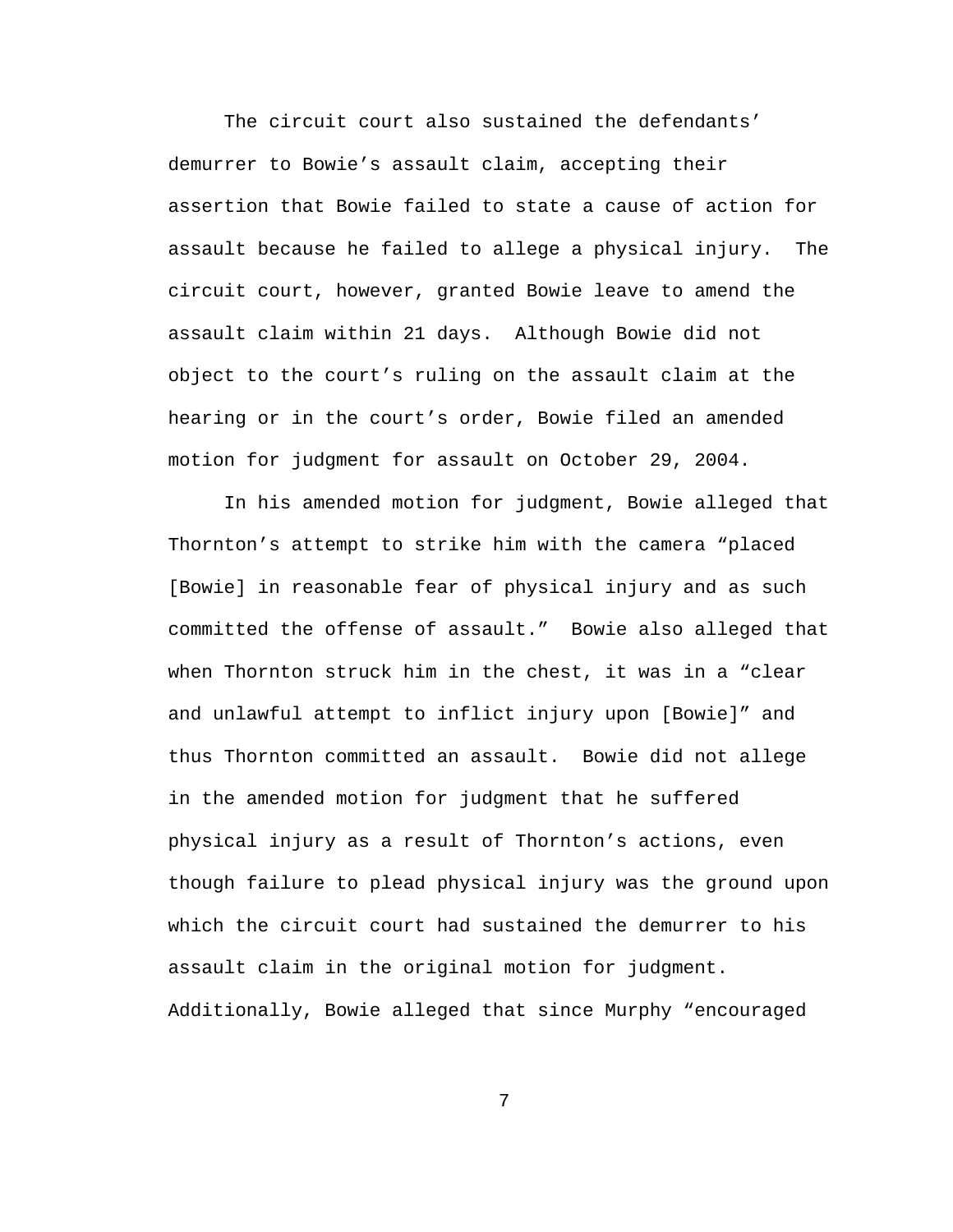the unlawful conduct" of Thornton, Murphy was also liable for assault. $4$ 

 The remaining defendants filed a demurrer to the amended motion for judgment on November 22, 2004, claiming that Bowie did not state a cause of action for assault because he once again failed to allege a physical injury. A hearing on the demurrer was scheduled. Although Bowie was given notice of the hearing, he did not appear. On January 7, 2005, the circuit court issued a final order sustaining the defendants' demurrer.<sup>5</sup> The order does not state the circuit court's grounds for sustaining the demurrer. Bowie filed a notice of appeal on January 19, 2005.

4 In addition to his assault claims, Bowie included in his amended motion for judgment a claim for battery. However, the circuit court's October 21 order only granted Bowie leave to amend Count 1 of his motion for judgment, and Count 1 was clearly labeled "assault" in the motion for judgment. Accordingly, the inclusion of a battery claim exceeded the scope of the court's leave to amend and is, therefore, barred.

i<br>Li

<sup>5</sup> The day after the defendants filed their demurrer to Bowie's amended motion for judgment, Bowie filed a motion for nonsuit. The circuit court did not hold a hearing or issue an order regarding the nonsuit. Although Code § 8.01-380 entitles Bowie to one nonsuit as a matter of right, the termination of litigation by nonsuit does not occur until a circuit court enters an appropriate order. The record does not reflect that Bowie formally requested the circuit court to rule on his motion for a nonsuit. See Nash v. Jewell, 227 Va. 230, 237, 315 S.E.2d 825, 829 (1984).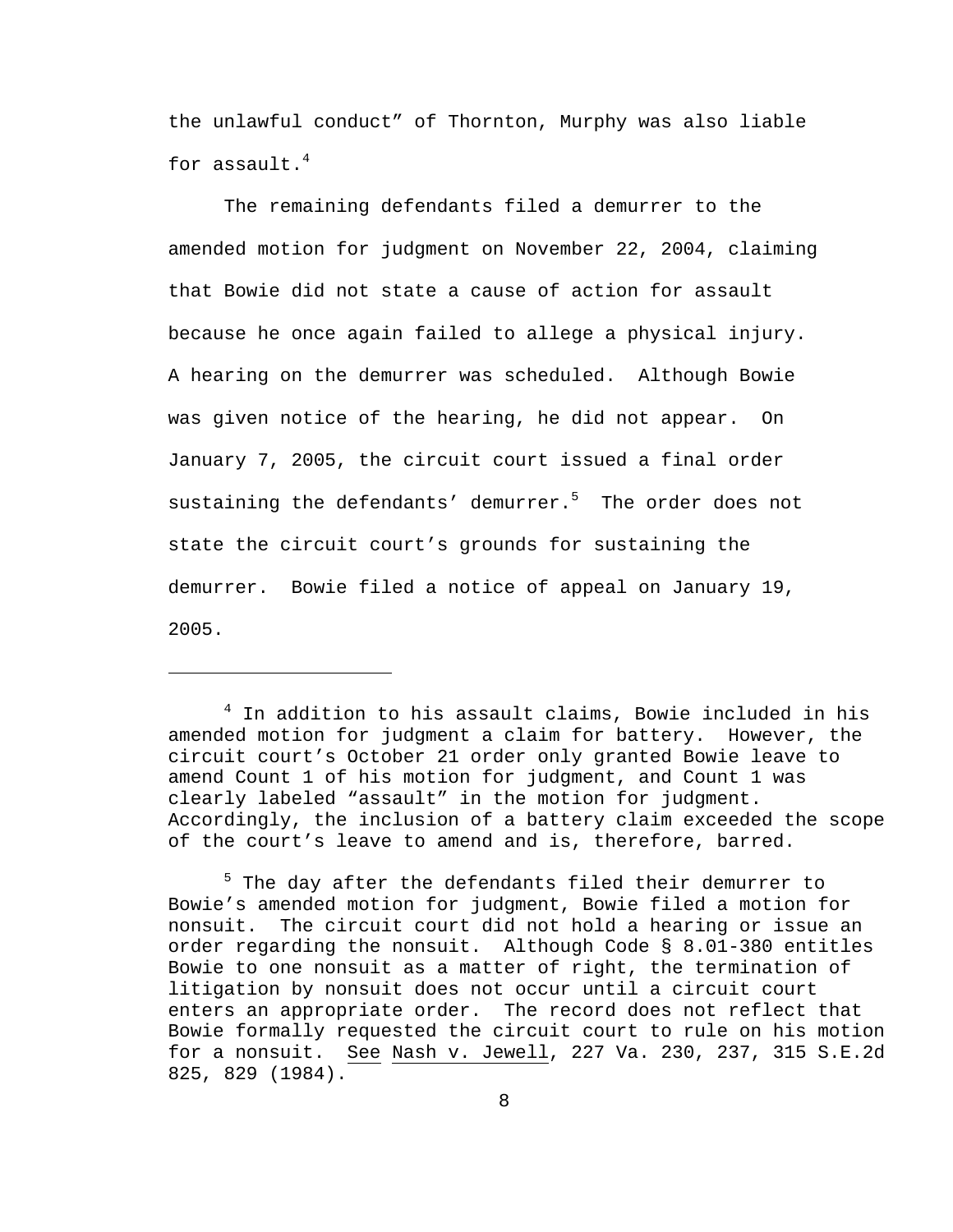We granted Bowie this appeal limited to the issues whether the circuit court erred in its October 21, 2004 ruling that Bowie's defamation claims are barred by our decision in Cha and in sustaining the defendants' demurrer to Bowie's amended motion for judgment for assault.

## DISCUSSION

 We first address whether the circuit court erred in sustaining the demurrer to Bowie's defamation claims. The circuit court sustained the demurrer solely on the ground that addressing these claims would necessarily involve issues of church governance. The Cha case clearly bars courts from hearing such cases. Thus, our analysis of this issue is limited to whether Cha, and the constitutional precepts upon which Cha is premised, bar the circuit court from hearing Bowie's defamation claims.

 As a general rule, courts lack subject matter jurisdiction to resolve issues of church governance and disputes over religious doctrine. This prohibition arises from the religion clauses of the Constitution of the United States and the Constitution of Virginia. The First Amendment to the Constitution of the United States provides, in relevant part, that "Congress shall make no

9

i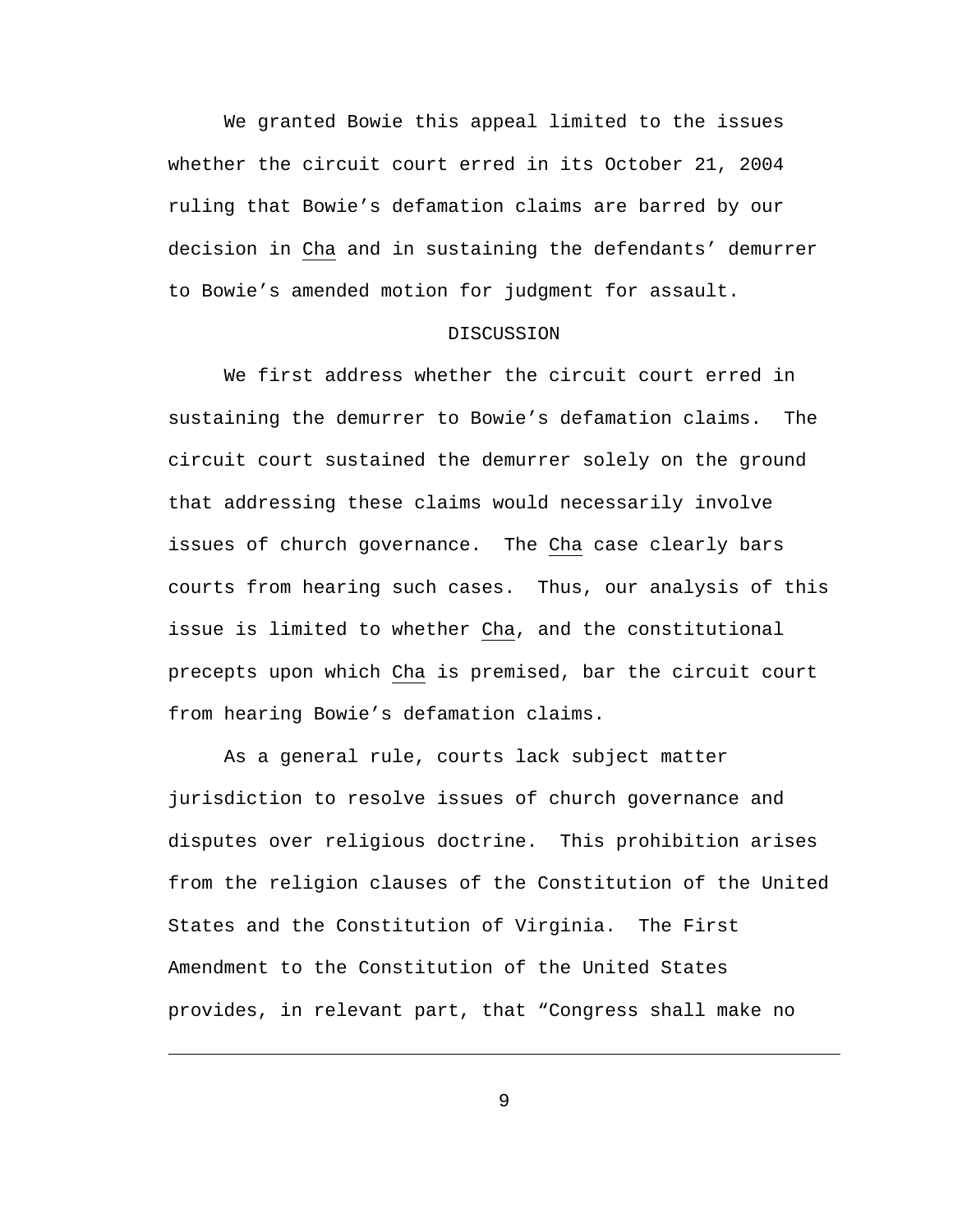law respecting an establishment of religion, or prohibiting the free exercise thereof." Similarly, the Constitution of Virginia, Article 1, § 16 provides that "religion or the duty which we owe to our Creator, and the manner of discharging it, can be directed only by reason and conviction, not by force or violence; and, therefore, all men are equally entitled to the free exercise of religion, according to the dictates of conscience."

 First Amendment jurisprudence is clear, and we have stated, that "civil courts are not a constitutionally permissible forum for a review of ecclesiastical disputes." Cha, 262 Va. at 610, 553 S.E.2d at 514; see Serbian Eastern Orthodox Diocese v. Milivojevich, 426 U.S. 696, 710 (1976); Presbyterian Church v. Mary Elizabeth Blue Hull Memorial Presbyterian Church, 393 U.S. 440, 449 (1969). While what is or is not an "ecclesiastical dispute" is often debatable, issues of church governance and matters of faith and doctrine are unquestionably outside the jurisdiction of the civil courts. Reid v. Gholson, 229 Va. 179, 187, 327 S.E.2d 107, 111-12 (1985). When, as here, a case involves a quarrel among church members and/or leaders, a court must determine the likelihood that, in trying the issues presented to the court, the court will be confronted with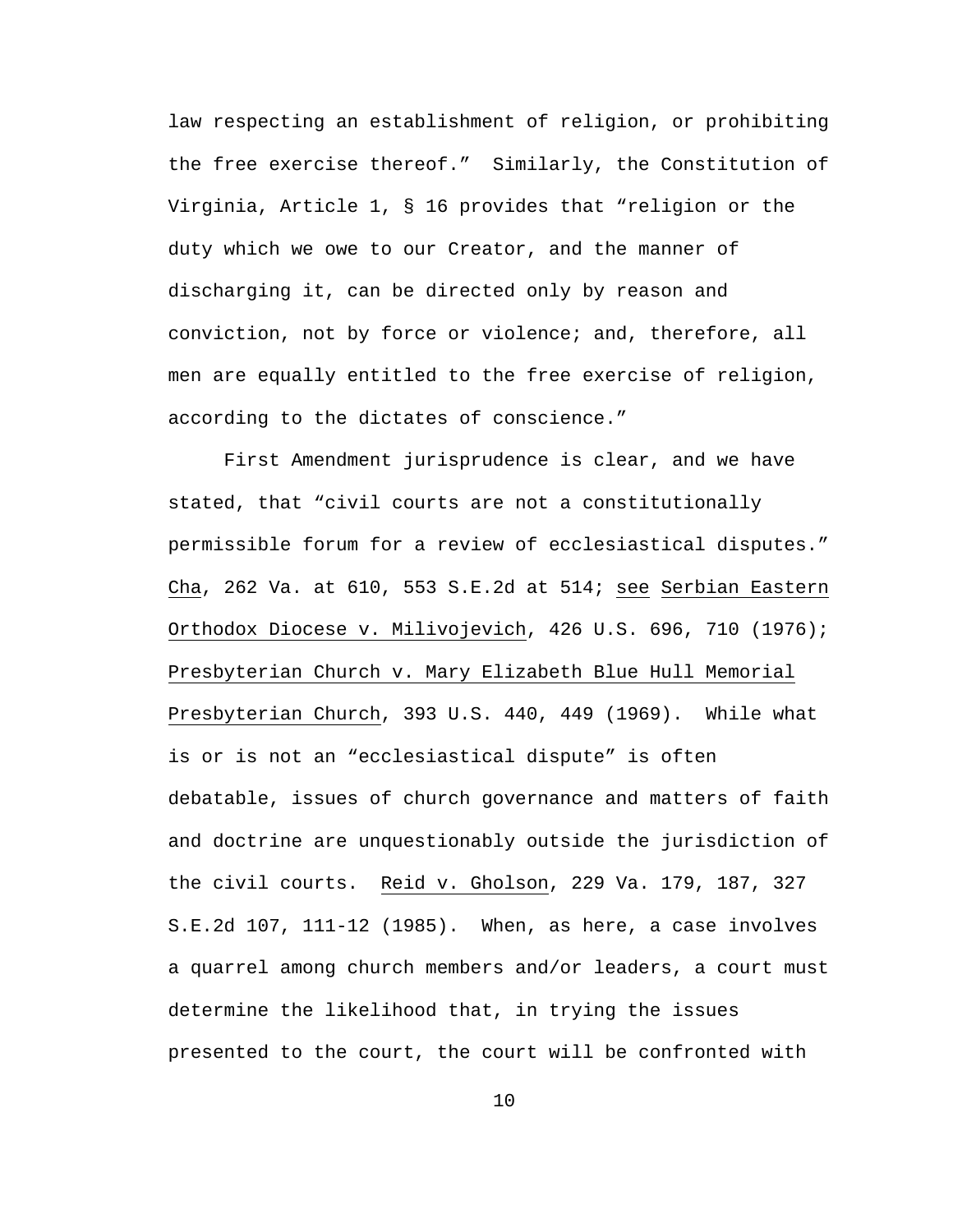questions of religious governance or doctrine. See Cha, 262 Va. at 610, 553 S.E.2d at 514. When the court properly determines that it will "become entangled in issues regarding the church's governance as well as matters of faith and doctrine," the court must, as in Cha, dismiss the case for lack of subject matter jurisdiction. Id. at 613, 553 S.E.2d at 515.

 The circuit court in this case determined that the resolution of Bowie's defamation claims would involve issues and decisions properly left under the exclusive control of the Church. However, we distinguish the issues presented here from those presented in Cha and hold that the circuit court may resolve Bowie's defamation claims without running afoul of constitutional restrictions.

 In Cha, the plaintiff had served for two years as the educational and administrative pastor for the Korean Presbyterian Church. 262 Va. at 608-09, 553 S.E.2d at 512- 13. The plaintiff met with church members who suspected that certain church officials were misusing church funds. Id. When the plaintiff supported hiring an independent auditor to investigate the church's finances, a church elder threatened to terminate the plaintiff's employment. At a subsequent meeting another church official accused the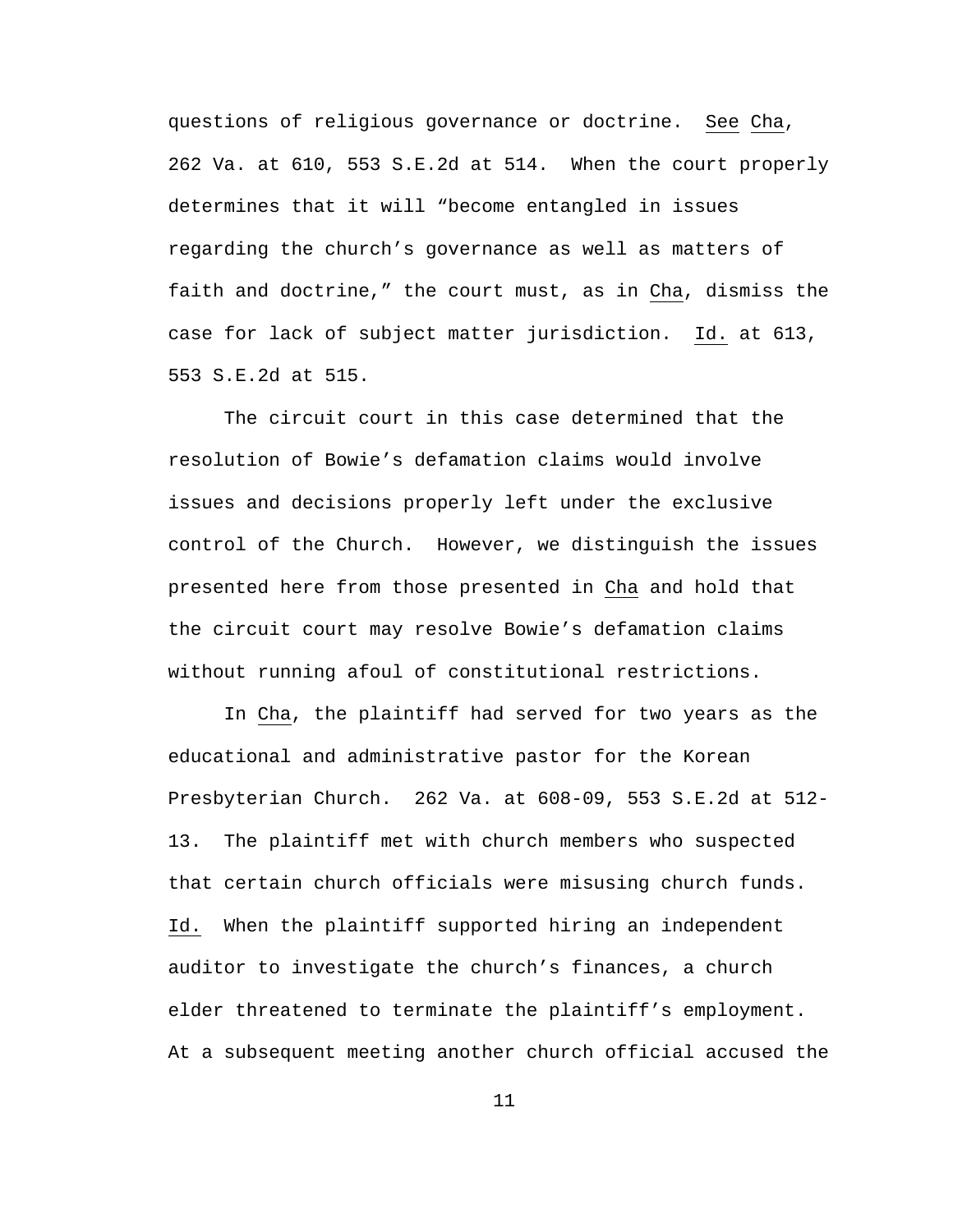plaintiff of borrowing over \$100,000 from the church, which he had not repaid. Id. The plaintiff was subsequently fired. The plaintiff filed a motion for judgment claiming wrongful termination, tortious interference with his employment contract, and defamation. Id. at 610, 553 S.E.2d at 513.

 In affirming the circuit court's ruling that it lacked subject matter jurisdiction, this Court concluded that if the circuit court tried the case, it would have "become entangled in issues regarding the church's governance as well as matters of faith and doctrine." Cha, 262 Va. at 613, 553 S.E.2d at 515. Specifically addressing the plaintiff's defamation claims, the Court stated that

 we hold that the plaintiff's allegations of defamation against the individual defendants cannot be considered in isolation, separate and apart from the church's decision to terminate his employment. The individual defendants who purportedly uttered defamatory remarks about the plaintiff were church officials who attended meetings of the church's governing bodies that had been convened for the purpose of discussing certain accusations against the plaintiff. We can only conclude that if a civil court were to exercise jurisdiction of the plaintiff's motion for judgment under these circumstances, the court would be compelled to consider the church's doctrine and beliefs because such matters would undoubtedly affect the plaintiff's fitness to perform pastoral duties and whether plaintiff had been prejudiced in his profession.

Id. at 615, 553 S.E.2d at 516.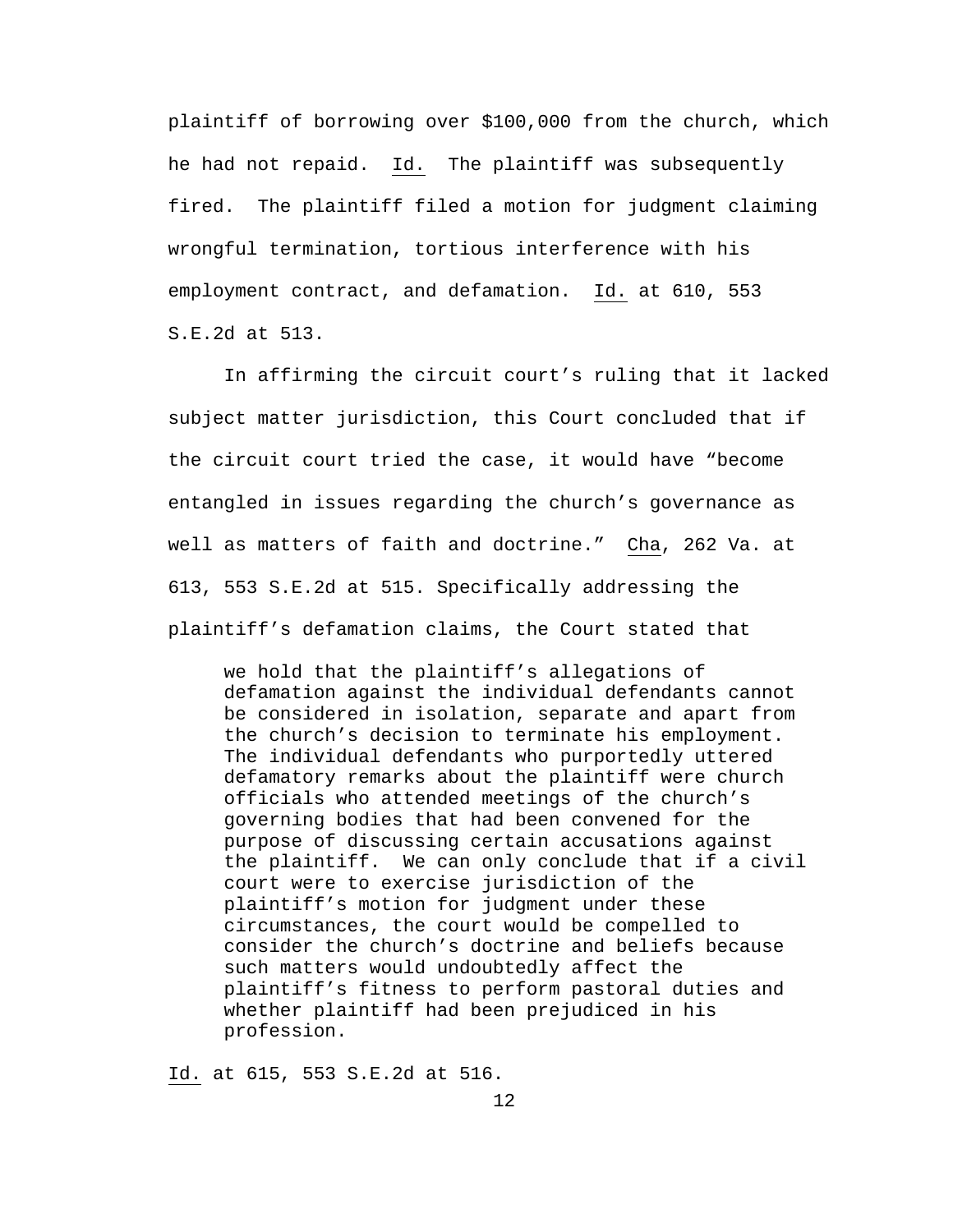Unlike the circumstances in Cha, where the plaintiff's defamation claims were so connected to his wrongful termination claim as to mix with "ecclesiastical decisions regarding the appointment and removal" of church officials, Bowie's defamation claims do not involve matters of church governance. See id. at 613, 553 S.E.2d at 515. Rather, Bowie's defamation claims arise solely from allegations made by the defendants that Bowie perpetrated an assault. The circuit court can evaluate these statements for their veracity and the impact they had on Bowie's reputation the same as if the statements were made in any other, nonreligious context. While it is clear that some of the allegedly defamatory statements were made at a church meeting in which Bowie's status as deacon was the primary issue, Bowie pled his defamation claims in such a manner that the circuit court, unlike the trial court in Cha, can consider them in isolation, separate and apart from the church governance issue involved in Bowie's status as a deacon.

 We have previously explained that "where church property and civil rights disputes can be decided without reference to questions of faith and doctrine, there is no constitutional prohibition against their resolution by the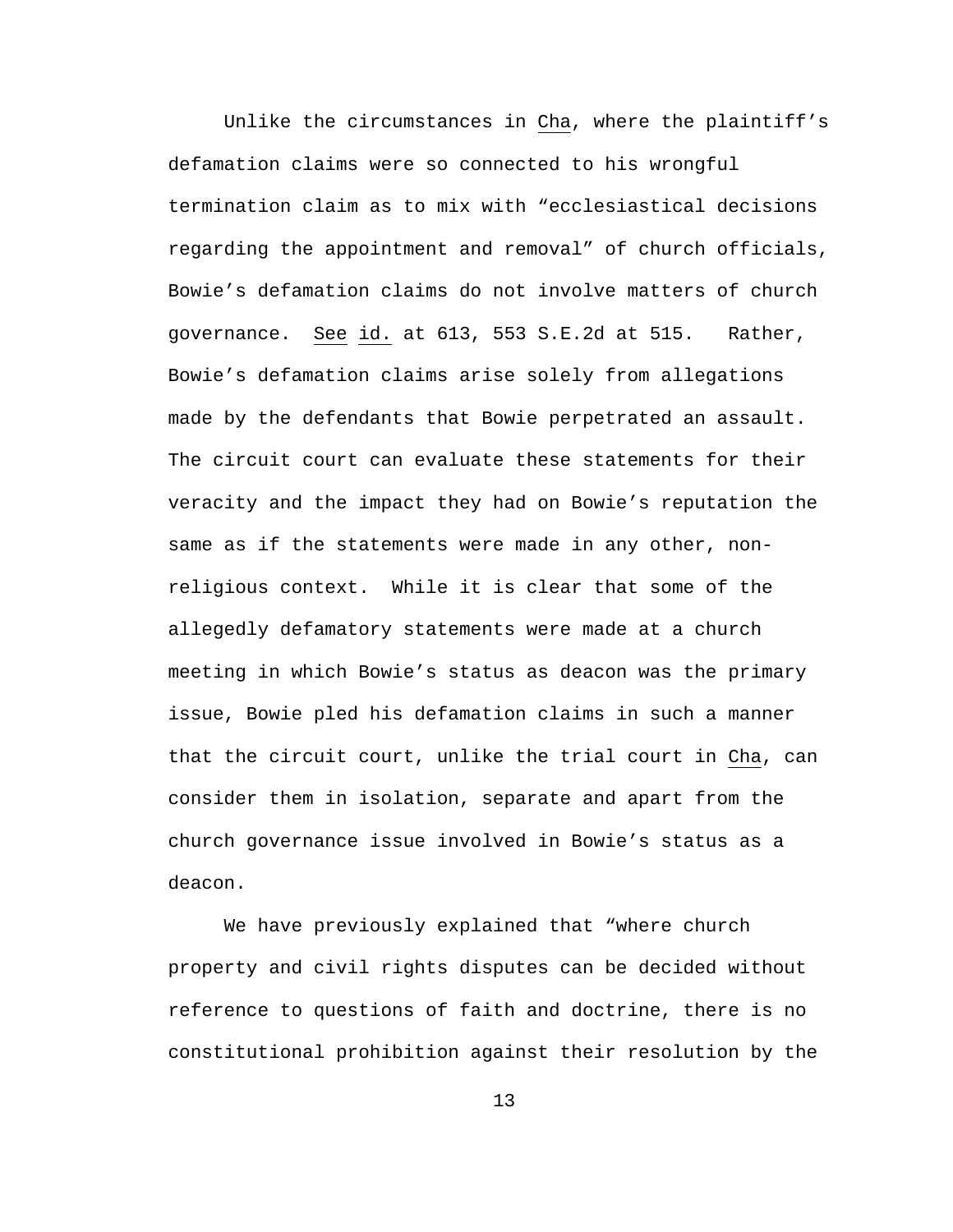civil courts." Reid, 229 Va. at 187, 327 S.E.2d at 112; see Jones v. Wolf, 443 U.S. 595 (1979). Thus, a circuit court's determination "is simply whether the court can decide the case by reference to neutral principles of law, without reference to issues of faith and doctrine." Reid, 229 Va. at 188, 327 S.E.2d at 112. We hold that the circuit court has subject matter jurisdiction over Bowie's defamation claims because the claims can be decided without addressing issues of faith and doctrine. Specifically, the circuit court need not become involved with the underlying dispute among the congregation of the church regarding Murphy as pastor.

 Next, we turn to the issue whether the circuit court erred in sustaining the defendants' demurrer to Bowie's assault claim. In the January 7, 2005 order, the circuit court did not state its grounds for sustaining the defendants' demurrer, although the demurrer was based on Bowie's failure to allege that he suffered a physical injury. We hold that the circuit court erred because Bowie sufficiently pled a cause of action for assault against Thornton in his amended motion for judgment.

 To prove assault, a plaintiff must show that the defendant "performed 'an act intended to cause either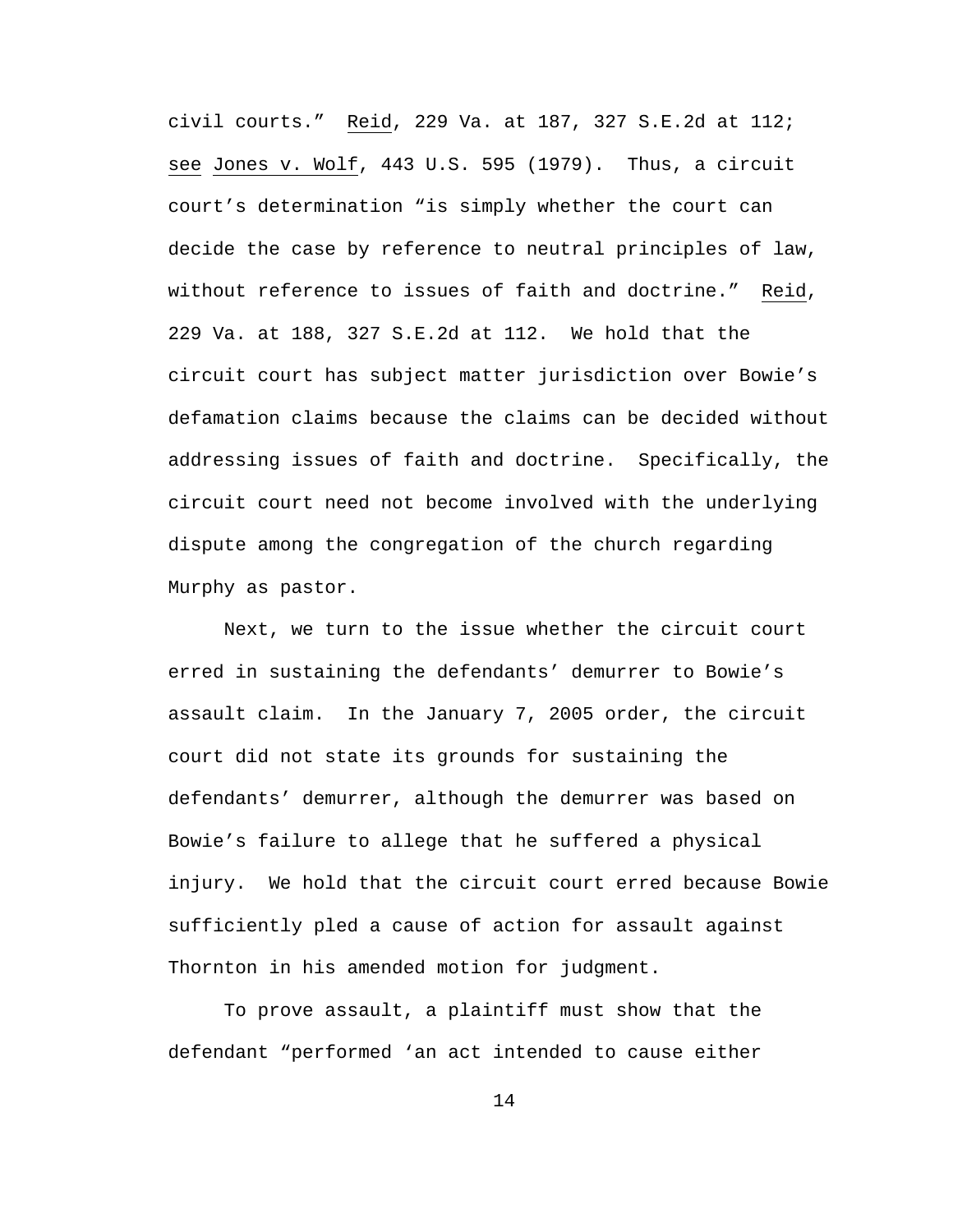harmful or offensive contact with another person or apprehension of such contact, and that creates in the other person's mind a reasonable apprehension of an imminent battery.' There is no requirement that the victim of such acts be physically touched."Etherton v. Doe, 268 Va. 209, 213, 597 S.E.2d 87, 89 (2004) (quoting Koffman v. Garnett, 265 Va. 12, 16-17, 574 S.E.2d 258, 261 (2003)); see also Carter v. Commonwealth 269 Va. 44, 47, 606 S.E.2d 839, 841 (2005) (an assault, "whether a crime or tort, occurs when an assailant engages in an overt act intended to inflict bodily harm and has the present ability to inflict such harm or engages in an overt act intended to place the victim in fear or apprehension of bodily harm and creates such reasonable fear or apprehension in the victim").

In the amended motion for judgment, Bowie alleged two separate instances of assault by Thornton. Both of these allegations state a cause of action for the tort of assault under the definition of that tort in Etherton. First, Bowie alleged that Thornton attempted to strike Bowie with a camera, placing Bowie in fear of physical injury. This allegation of fact was sufficient to plead the elements of assault because both an attempt by Thornton to cause harmful contact and a reasonable apprehension by Bowie that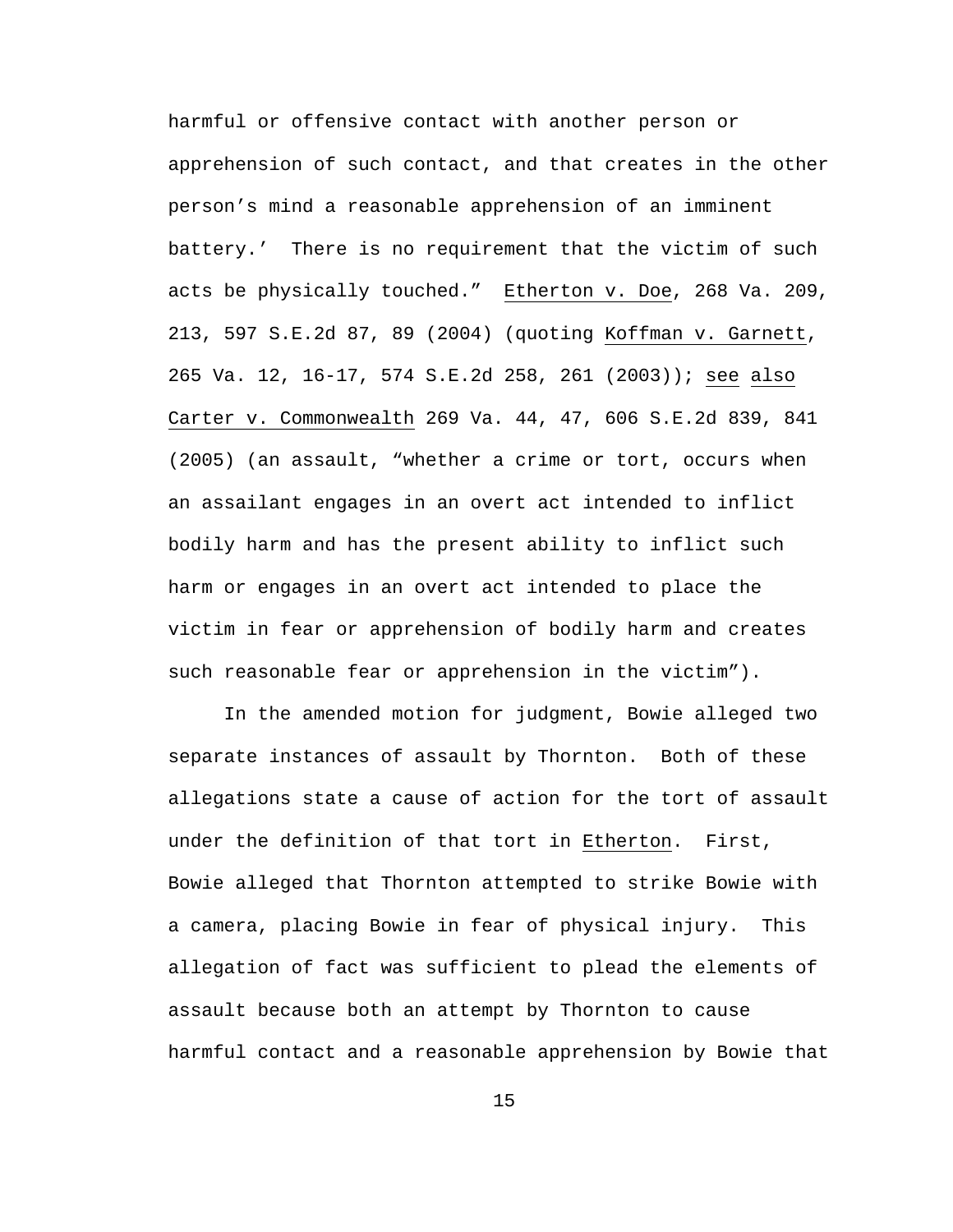he would be struck were asserted. Second, Bowie alleged that Thornton actually struck him in the chest while he verbally tried to calm her. This allegation of fact was also sufficient to plead the elements of assault because it asserted that Thornton intended to strike Bowie in the chest and, since Bowie alleged he was speaking with Thornton when she struck him, it reasonably can be inferred that Bowie anticipated being struck. The fact that Thornton actually completed the battery by making contact with Bowie does not negate the assault claim that arises from Bowie's anticipation of the battery. Assault and battery are two separate and independent torts. See Koffman, 265 Va. at 16, 574 S.E.2d at 261.

 Finally, we note that Bowie's failure to allege that he suffered a physical injury is of no import to the analysis of whether Bowie stated a cause of action for assault because physical injury is not an element of the tort of assault. Carter, 269 Va. at 47, 606 S.E.2d at 841; see also Charles E. Friend, Personal Injury Law in Virginia, 6.3.1 at 183 (3d ed. 2003) ("No actual contact is required for assault. Similarly, no physical injury need be involved."). Rather, the resulting injury from assault is that the "threatening gesture, creating the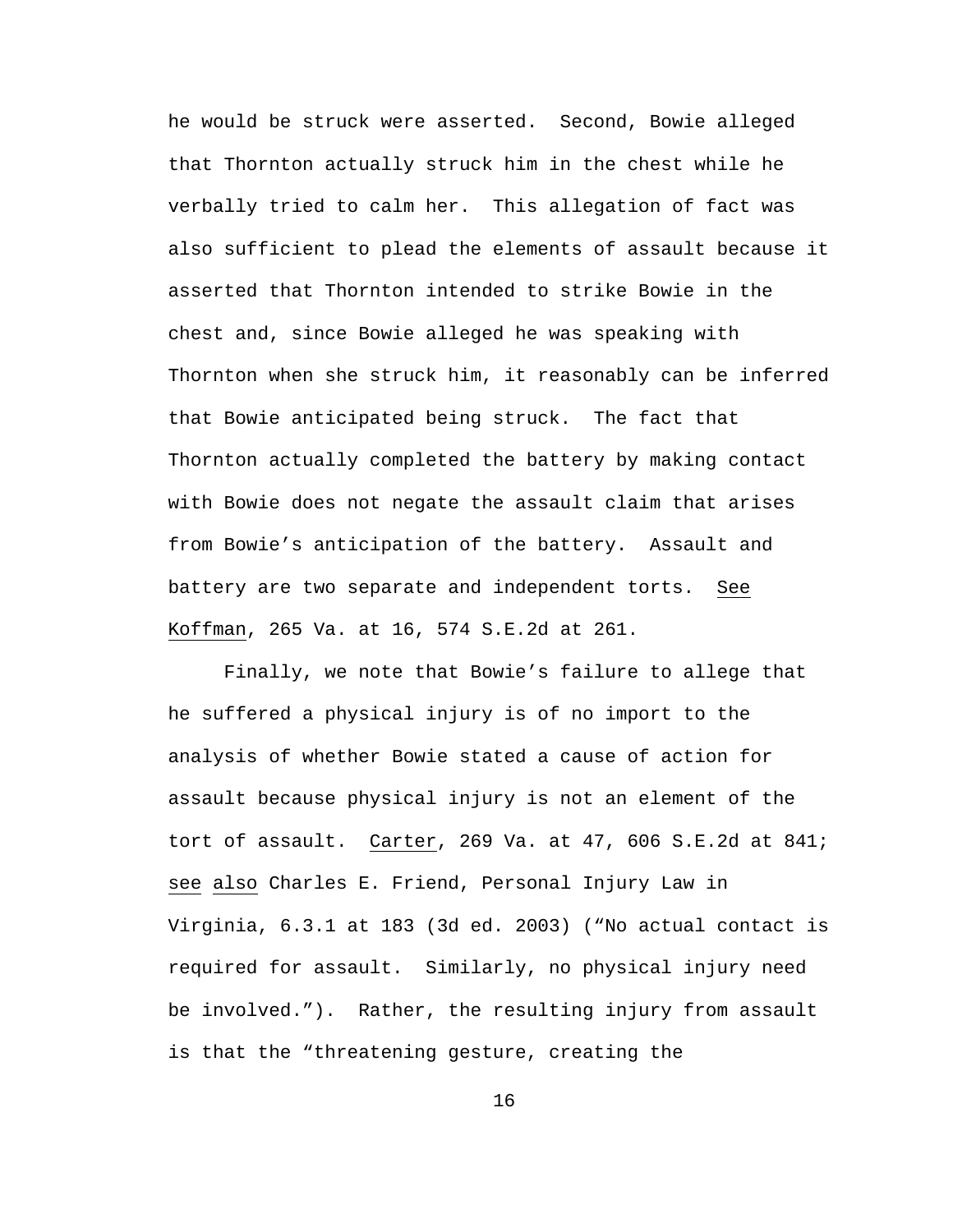apprehension, is . . . actionable without actual damage. It is, in effect, a form of mental injury which is being compensated." Id. (Emphasis in original.)

 In his amended motion for judgment, Bowie also asserted assault claims against Murphy. However, the circuit court, in its October 21 order, only gave Bowie leave to amend his assault claims in Count 1, which had been pled solely against Thornton. Bowie did not object to that determination. Bowie's inclusion of assault claims against Murphy in his amended motion for judgment thus exceeded the scope of the circuit court's grant of leave to amend. Accordingly, Bowie's claims for assault against Murphy were not properly asserted and we need not address them further. See Mechtensimer v. Wilson, 246 Va. 121, 122-23, 431 S.E.2d 301, 302 (1993) (purported amendment without permission was void).

 For these reasons, the judgment of the circuit court sustaining the defendants' demurrer will be reversed and the case remanded for further proceedings with regard to Bowie's assault claims against Thornton and his defamation claims against the defendants.

## Reversed and remanded.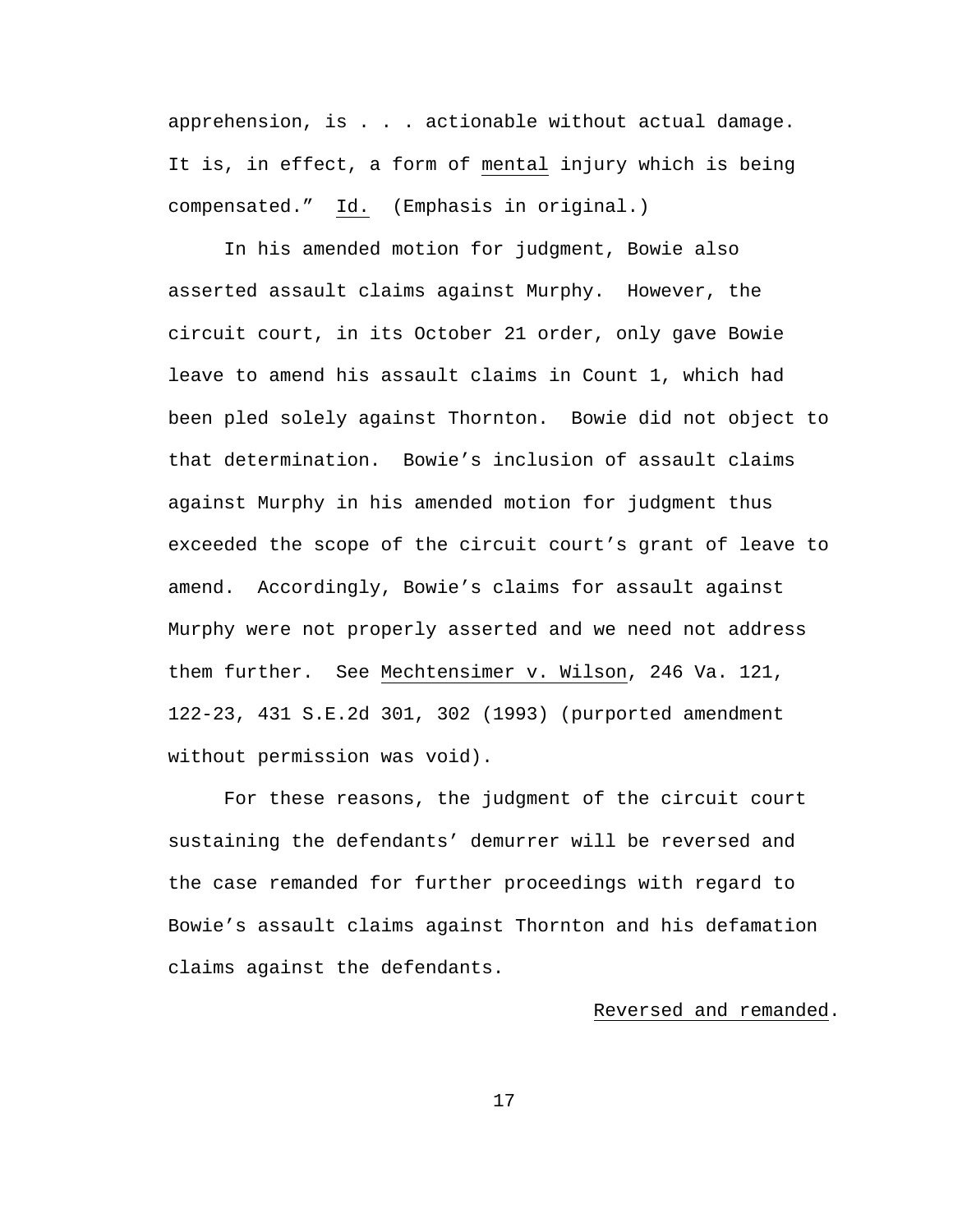JUSTICE AGEE, with whom JUSTICE KINSER joins, concurring in part and dissenting in part.

 I write separately because I find that our decision in Jae-Woo Cha v. Korean Presbyterian Church, 262 Va. 604, 553 S.E.2d 511 (2001), does bar David M. Bowie's defamation claims against Vivian Pace and LaJuanna Russell as stated in paragraphs 55 through 58 of Count II of the motion for judgment. In all other respects, I concur with the majority's opinion that Cha does not operate to bar resolution of Bowie's other defamation claims against the defendants. I also agree that Bowie's motion for judgment sufficiently stated a claim for assault against Audrey Thornton, and that Bowie's assault claims against Murphy alleged in his amended motion for judgment are not properly before this Court.

 Bowie alleges in Count II that Reverend James T. Murphy called a church meeting and "accuse[d] [Bowie] (verbally) . . . of having committed the crime of assault against defendant Thornton." In the concluding paragraphs of Count II, 55 through 58, Bowie alleges Vivian Pace and LaJuanna Russell also defamed him. Specifically Bowie alleges Pace "made a motion to remove [Bowie] as a Deacon of the [church] and to reduce his membership status to that of watch care based on [his] 'alleged assault of defendant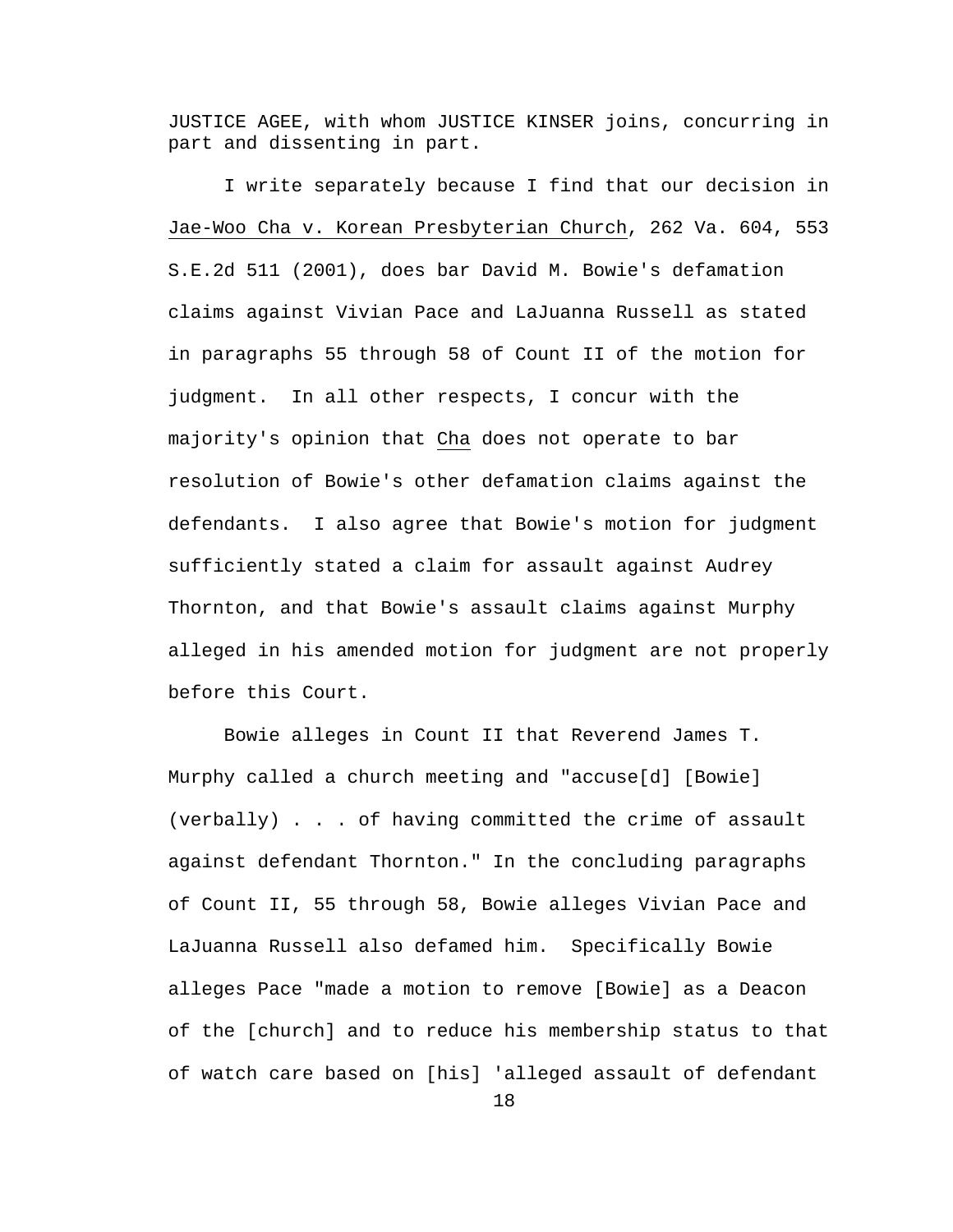Thornton.' " LaJuanna Russell "seconded the motion of defendant Pace on the same basis." In paragraph 56, Bowie identifies the act of defamation, as to both women, to be their "recommendations" regarding his office as Deacon and change in his church membership status "in a reckless disregard for the truth."

 We said in Cha that "civil courts are not a constitutionally permissible forum for a review of ecclesiastical disputes," 262 Va. at 610, 553 S.E.2d at 514, and the majority correctly notes that "when . . . a case involves a quarrel among church members . . . a court must determine the likelihood that, in trying the issues presented to the court, the court will be confronted with questions of religious governance or doctrine." Because I find that Bowie's defamation claims against defendants Pace and Russell in Count II necessarily implicate "questions of religious governance or doctrine," I respectfully dissent from that portion of the majority's opinion.

 Unlike the other defamation claims, Bowie's allegations against Pace and Russell in Count II are not that the two separately accused Bowie of assaulting Thornton, but that because of that accusation, they "made a motion to remove [Bowie] as a Deacon . . . and to reduce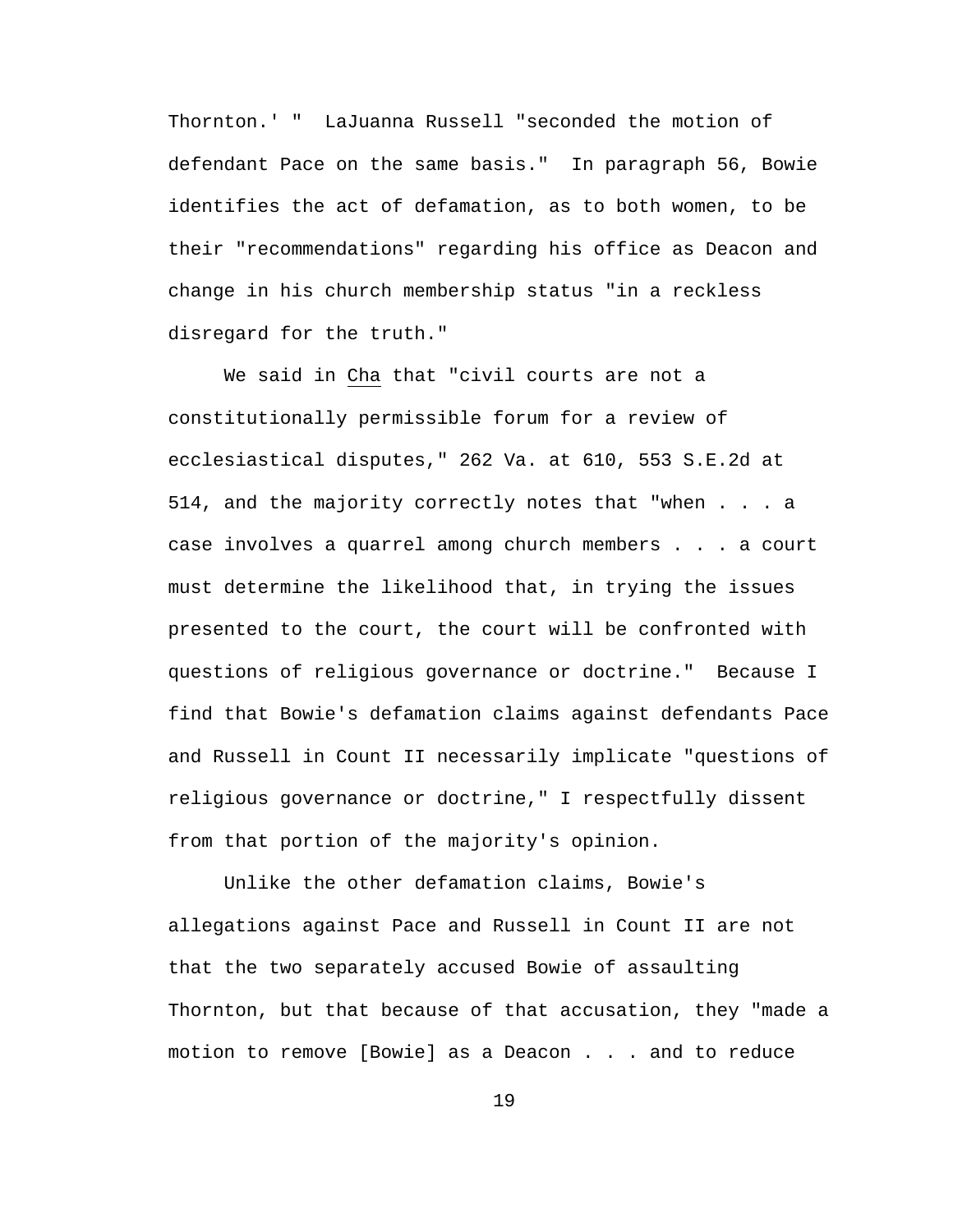his membership status [from "full"] to that of watch care." The trial court found this "motion" particularly significant in deciding to sustain the defendants' demurrer to Count II of Bowie's motion for judgment:

[T]he only allegations against Ms. Russell . . . were [that] she seconded a motion made at the church meeting, and I think that's purely a matter of the church's governance that the Courts simply should not involve themselves in under the Cha case and other cases cited in the Cha case. I agree with the trial court on this point and believe that the majority's decision with regard to the claims against Pace and Russell in Count II contravenes our previous holding that "the decisions of religious entities about the appointment and removal of ministers and persons in other positions of similar theological significance are beyond the ken of civil courts." Id. at 612, 553 S.E.2d at 515 (citing Bell v. Presbyterian Church, 126 F.3d 328, 331 (4th Cir. 1997)).

 In Cha, the plaintiff alleged that the defamatory accusations against him "imputed an unfitness to discharge his duties as a pastor at the Church [and] implied that he lacked integrity to be a pastor." Id. at 614, 553 S.E.2d at 516. We held in that case that the trial court correctly concluded "that adjudication of the plaintiff's claims would require that the court involve itself in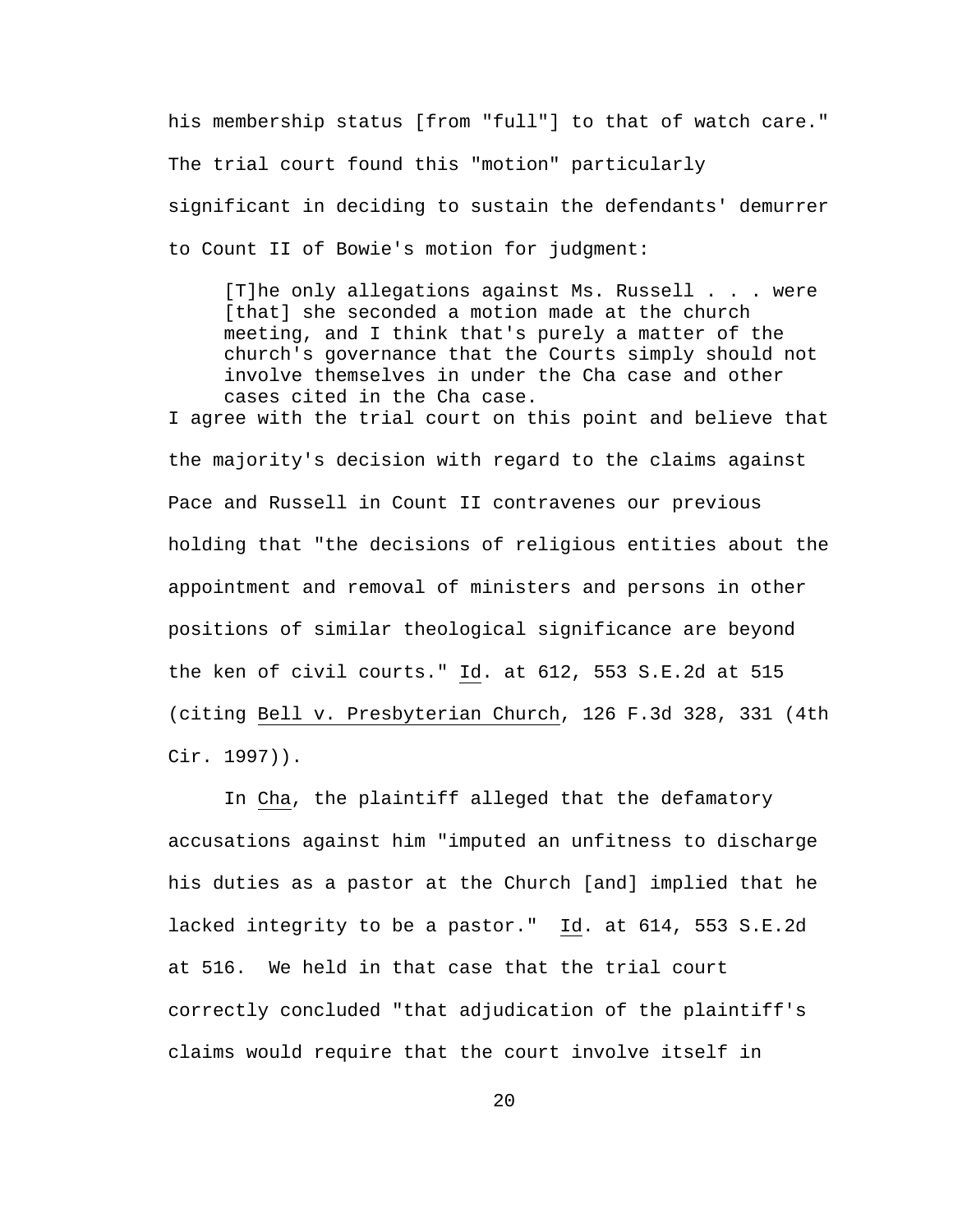ecclesiastical concerns," Id. at 608, 553 S.E.2d at 512, because the defamation allegations "cannot be considered in isolation, separate and apart from the church's decision to terminate his employment." Id. at 615, 553 S.E.2d at 516. Further, we noted that because the defamation defendants "attended meetings of the church's governing bodies that had been convened for the purpose of discussing certain accusations against the plaintiff," deciding the plaintiff's claim on the merits would compel a court "to consider the church's doctrine and beliefs [as] such matters would undoubtedly affect the plaintiff's fitness to perform pastoral duties." Id.

 Similarly, Pace and Russell's allegedly defamatory statements took place at a church meeting at which Bowie's church membership status and position as deacon were debated. According to the allegations in Bowie's pleading, Pace and Russell made recommendations to remove Bowie from the office of deacon and reduce his church membership status because of his alleged assault of Thornton, solely in the context of the church governance decision as to Bowie's church status. Their alleged recitation of a defamatory statement cannot be considered in isolation from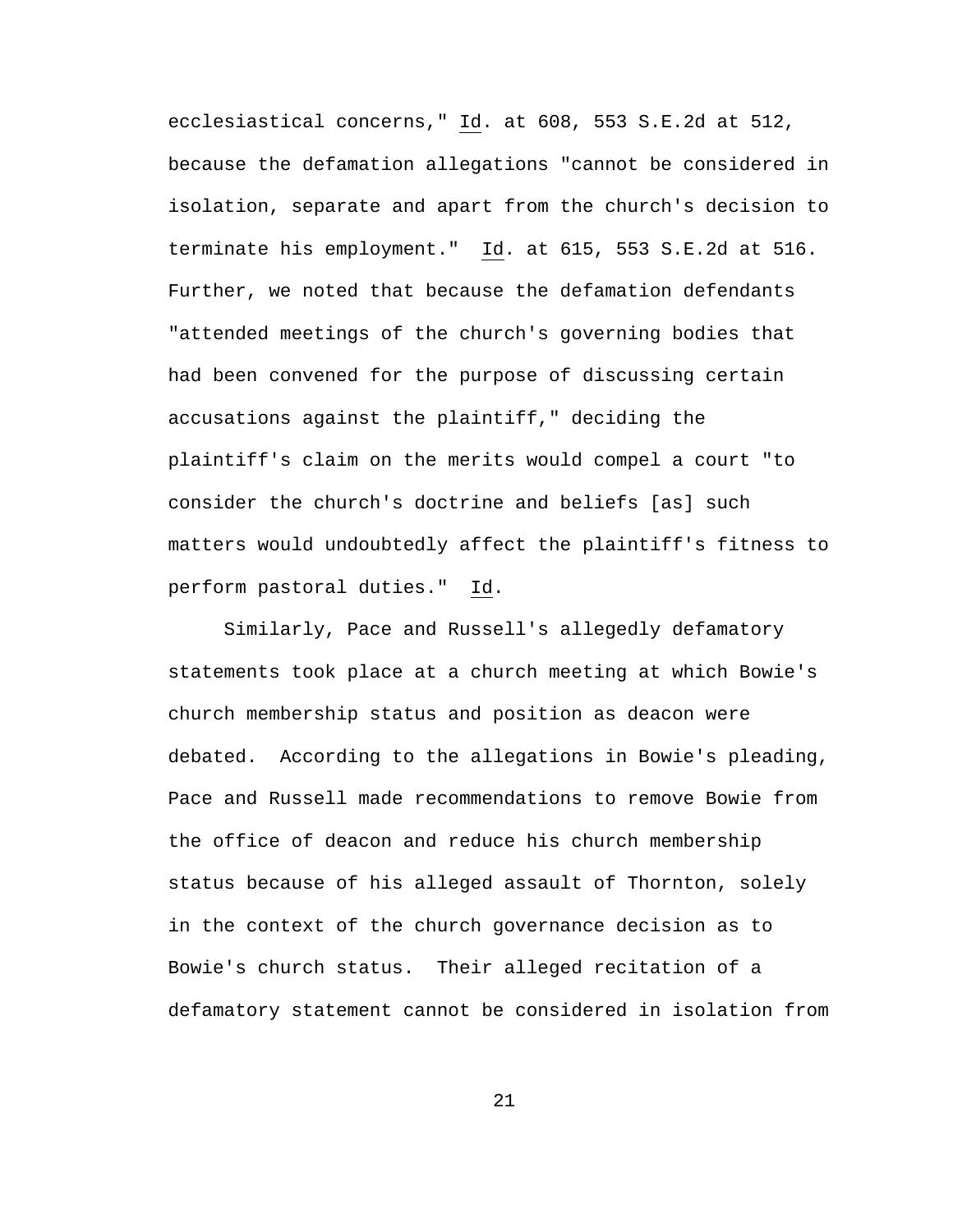the context in which uttered: the process of church governance regarding Bowie's status in the church.

 I can see no substantive distinction between the alleged defamatory statements by the defendants at the church meeting to remove Reverend Cha as a pastor and those made in the case at bar by Pace and Russell to remove Bowie as a deacon and to alter his membership status. Whatever the basis of Pace and Russell in proposing the motion to change Bowie's status, the statements and action were an integral part of church governance and internal organization. It is as true in this case as in Cha that

[r]esolution of the plaintiff's claims by a civil court would have required that the circuit court adjudicate issues regarding the church's governance, internal organization, and doctrine, and such judicial intervention would have limited the church's right to select its religious leaders.

Id. at 612, 553 S.E.2d at 515.

Church membership and church leadership are clearly beyond the purview of the courts. We have held that

[the] right to choose ministers without government restriction underlies the well-being of religious community . . . for perpetuation of a church's existence may depend upon those whom it selects to preach its values, teach its message, and interpret its doctrines both to its own membership and to the world at large. Any attempt by government to restrict a church's free choice of its leaders thus constitutes a burden on the church's free exercise rights.